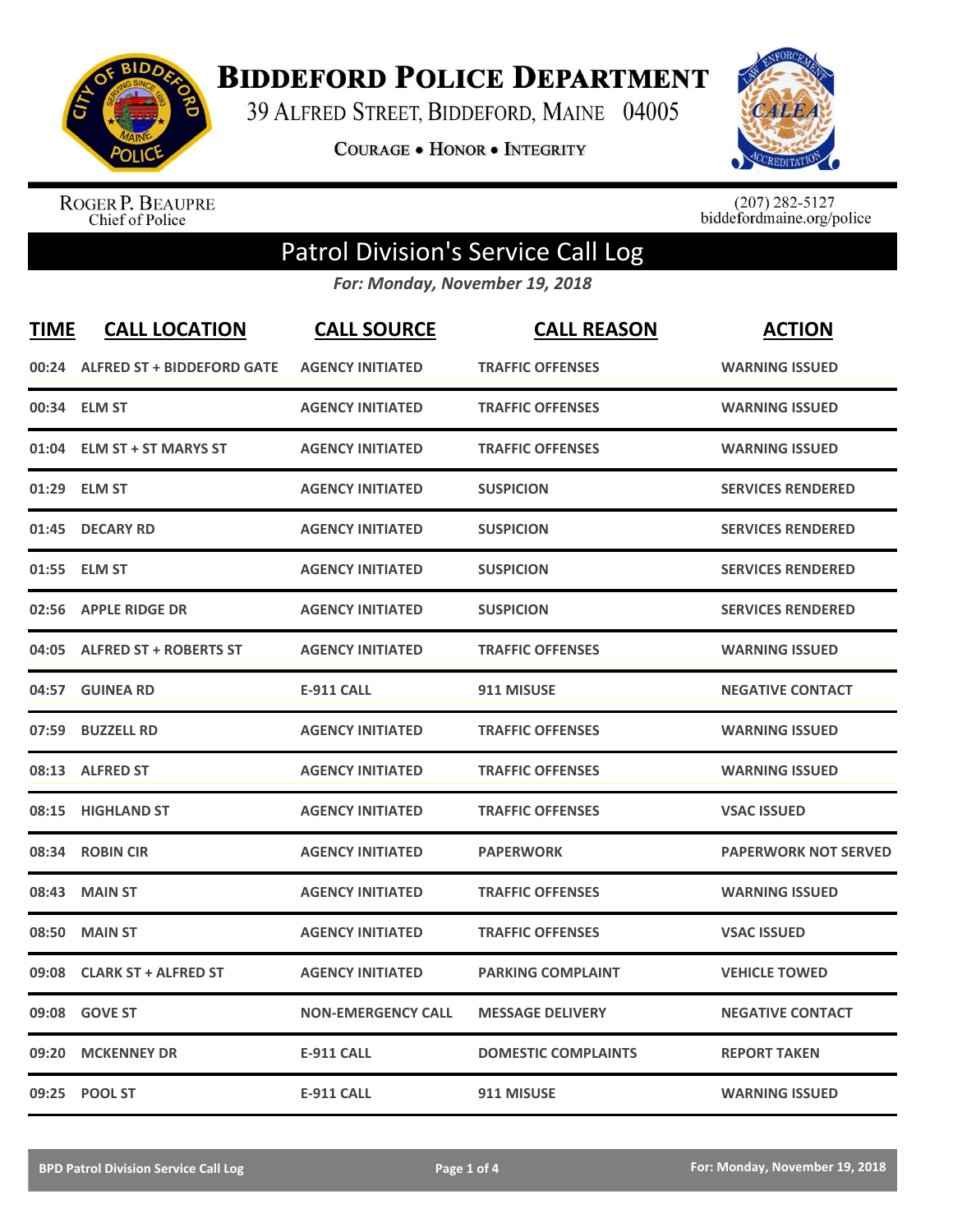| <b>TIME</b> | <b>CALL LOCATION</b>                             | <b>CALL SOURCE</b>                                                                   | <b>CALL REASON</b>                                                                       | <b>ACTION</b>               |
|-------------|--------------------------------------------------|--------------------------------------------------------------------------------------|------------------------------------------------------------------------------------------|-----------------------------|
|             | 09:34 LAMBERT ST                                 | <b>AGENCY INITIATED</b>                                                              | <b>PARKING COMPLAINT</b>                                                                 | <b>VEHICLE TOWED</b>        |
|             | 09:49 POOL ST                                    | <b>AGENCY INITIATED</b>                                                              | <b>PAPERWORK</b>                                                                         | <b>PAPERWORK NOT SERVED</b> |
|             | 10:11 BEACON AVE                                 | <b>E-911 CALL</b>                                                                    | 911 MISUSE                                                                               | <b>SERVICES RENDERED</b>    |
|             | 10:13 BOULDER WAY                                | <b>AGENCY INITIATED</b>                                                              | <b>PAPERWORK</b>                                                                         | <b>PAPERWORK SERVED</b>     |
|             | 10:16 CHAPEL ST + PHILLIPS LN                    | <b>AGENCY INITIATED</b>                                                              | <b>PARKING COMPLAINT</b>                                                                 | <b>VEHICLE TOWED</b>        |
|             | 10:20 ELM ST                                     | <b>AGENCY INITIATED</b>                                                              | <b>TRAFFIC OFFENSES</b>                                                                  | <b>WARNING ISSUED</b>       |
|             | 10:27 ALFRED ST                                  | <b>WALK-IN AT STATION</b>                                                            | <b>FRAUD (INSUFFICIENT FUNDS)</b>                                                        | <b>SERVICES RENDERED</b>    |
|             | 10:29 ELM ST                                     | <b>NON-EMERGENCY CALL</b><br><b>CHARGE: THEFT BY UNAUTHORIZED TAKING OR TRANSFER</b> | <b>THEFT</b><br>OFFENDER: ZACHARY ADRIAN JEWETT  AGE: 29  RESIDENT OF: SACO, ME          | <b>CITATION ISSUED</b>      |
|             | 10:55 ALFRED ST                                  | <b>E-911 CALL</b>                                                                    | 911 MISUSE                                                                               | <b>WARNING ISSUED</b>       |
|             | 11:37 OAKWOOD LN                                 | <b>E-911 CALL</b>                                                                    | 911 MISUSE                                                                               | <b>NO ACTION REQUIRED</b>   |
|             | 11:41 OAKWOOD LN                                 | <b>E-911 CALL</b>                                                                    | 911 MISUSE                                                                               | <b>WARNING ISSUED</b>       |
|             | 11:44 BACON ST                                   | <b>AGENCY INITIATED</b>                                                              | <b>PARKING COMPLAINT</b>                                                                 | <b>VEHICLE TOWED</b>        |
|             | 11:53 ANDREWS RD                                 | <b>E-911 CALL</b>                                                                    | 911 MISUSE                                                                               | <b>NO ACTION REQUIRED</b>   |
|             | 11:57 ALFRED ST                                  | <b>NON-EMERGENCY CALL</b>                                                            | <b>PARKING COMPLAINT</b>                                                                 | <b>GONE ON ARRIVAL</b>      |
|             | 12:05 ALFRED ST                                  | <b>WALK-IN AT STATION</b>                                                            | <b>COURT ORDERED CHECK IN</b>                                                            | <b>NO VIOLATION</b>         |
|             | 12:13 BRADBURY ST                                | <b>NON-EMERGENCY CALL</b>                                                            | <b>MESSAGE DELIVERY</b>                                                                  | <b>NEGATIVE CONTACT</b>     |
|             | 12:41 ELM ST                                     | <b>NON-EMERGENCY CALL</b>                                                            | <b>ID THEFT</b>                                                                          | <b>REPORT TAKEN</b>         |
|             | 12:52 ALFRED ST<br><b>CHARGE: WARRANT ARREST</b> | <b>WALK-IN AT STATION</b>                                                            | WARRANT ARREST<br>OFFENDER: ALICIA MARIE ADAMS KANE  AGE: 29  RESIDENT OF: BIDDEFORD, ME | <b>ARREST(S) MADE</b>       |
|             | 13:05 BARRA RD + ALFRED ST                       | <b>NON-EMERGENCY CALL</b>                                                            | <b>INFORMATION LOGGED</b>                                                                | <b>SERVICES RENDERED</b>    |
|             | 13:17 PIKE ST + WATER ST                         | <b>AGENCY INITIATED</b>                                                              | <b>TRAFFIC OFFENSES</b>                                                                  | <b>WARNING ISSUED</b>       |
|             | 13:50 ALFRED ST                                  | <b>AGENCY INITIATED</b>                                                              | <b>TRAFFIC OFFENSES</b>                                                                  | <b>WARNING ISSUED</b>       |
|             | 14:06 ALFRED ST                                  | <b>WALK-IN AT STATION</b>                                                            | <b>COURT ORDERED CHECK IN</b>                                                            | <b>SERVICES RENDERED</b>    |
|             | 14:15 ALFRED ST                                  | <b>AGENCY INITIATED</b>                                                              | <b>TRAFFIC OFFENSES</b>                                                                  | <b>VSAC ISSUED</b>          |
|             | 14:29 HILL ST                                    | NON-EMERGENCY CALL ANIMAL COMPLAINT                                                  |                                                                                          | <b>SERVICES RENDERED</b>    |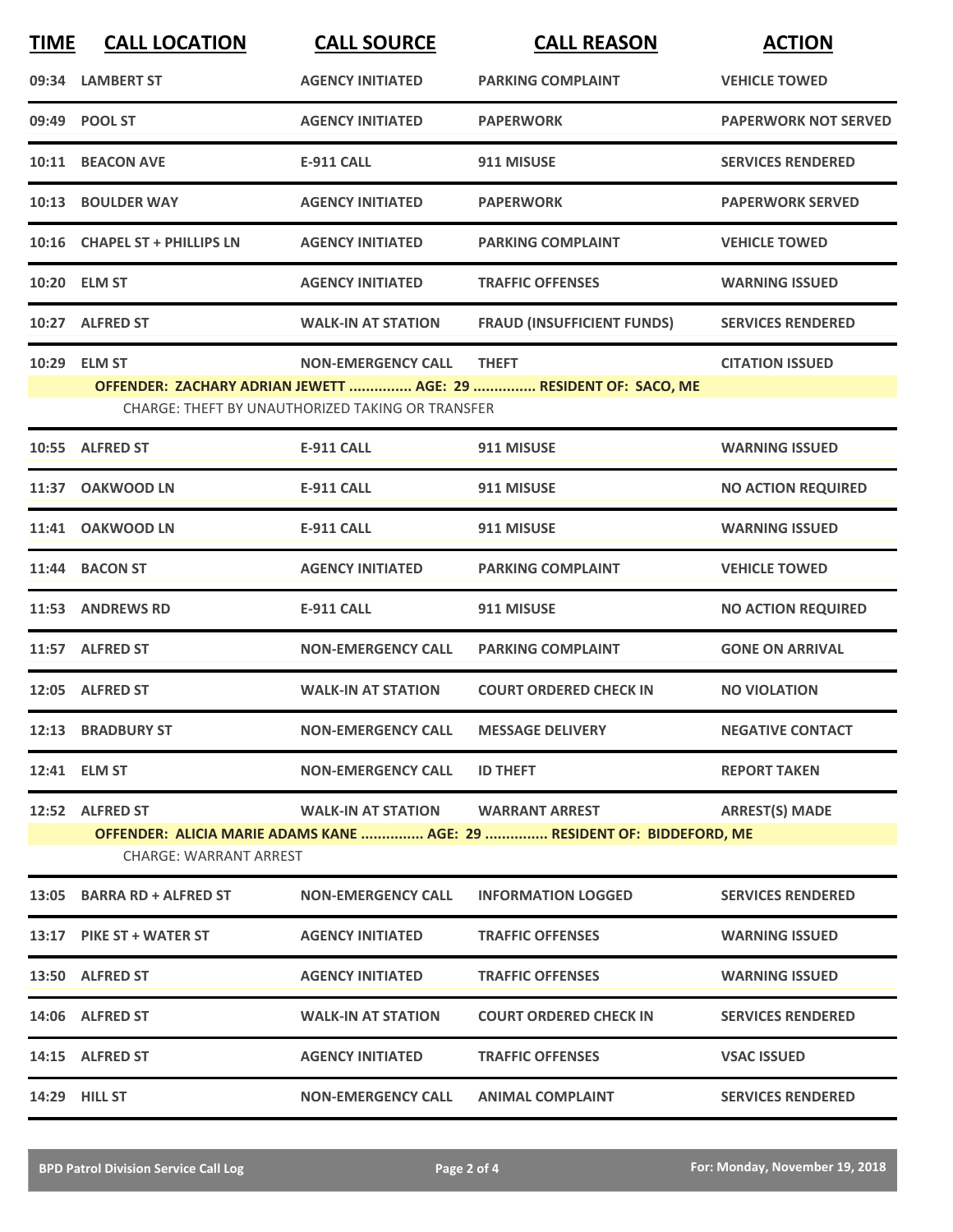| <b>TIME</b>                                                                                    | <b>CALL LOCATION</b>                                | <b>CALL SOURCE</b>        | <b>CALL REASON</b>                                 | <b>ACTION</b>             |
|------------------------------------------------------------------------------------------------|-----------------------------------------------------|---------------------------|----------------------------------------------------|---------------------------|
|                                                                                                | 14:53 ELM ST                                        | <b>WALK-IN AT STATION</b> | <b>THEFT</b>                                       | <b>SERVICES RENDERED</b>  |
|                                                                                                | 14:57 ELM ST                                        | <b>WALK-IN AT STATION</b> | <b>PAPERWORK</b>                                   | <b>SERVICES RENDERED</b>  |
| 14:57                                                                                          | <b>BIDDEFORD GATEWAY CTR</b>                        | <b>NON-EMERGENCY CALL</b> | <b>SHOPLIFTING</b>                                 | <b>REPORT TAKEN</b>       |
|                                                                                                | <b>15:40 WENTWORTH ST</b>                           | <b>NON-EMERGENCY CALL</b> | <b>PARKING COMPLAINT</b>                           | <b>GONE ON ARRIVAL</b>    |
|                                                                                                | 15:44 POOL ST                                       | <b>AGENCY INITIATED</b>   | <b>TRAFFIC OFFENSES</b>                            | <b>WARNING ISSUED</b>     |
|                                                                                                | 15:47 ELM ST + LINCOLN ST                           | <b>NON-EMERGENCY CALL</b> | <b>CHECK WELFARE</b>                               | <b>UNFOUNDED</b>          |
|                                                                                                | 16:32 FOSS ST                                       | <b>NON-EMERGENCY CALL</b> | <b>PARKING COMPLAINT</b>                           | <b>SERVICES RENDERED</b>  |
|                                                                                                | 16:41 POOL ST                                       | <b>AGENCY INITIATED</b>   | <b>TRAFFIC OFFENSES</b>                            | <b>DEFECT CARD ISSUED</b> |
|                                                                                                | 16:42 ELM ST                                        | <b>AGENCY INITIATED</b>   | <b>CHECK WELFARE</b>                               | <b>SERVICES RENDERED</b>  |
|                                                                                                | 16:54 POOL ST                                       | <b>AGENCY INITIATED</b>   | <b>TRAFFIC OFFENSES</b>                            | <b>DEFECT CARD ISSUED</b> |
|                                                                                                | 17:03 POOL ST + CHRISTOPHERS WHA AGENCY INITIATED   |                           | <b>TRAFFIC OFFENSES</b>                            | <b>WARNING ISSUED</b>     |
|                                                                                                | 17:06 WEST ST                                       | <b>AGENCY INITIATED</b>   | <b>TRAFFIC OFFENSES</b>                            | <b>WARNING ISSUED</b>     |
|                                                                                                | 17:16 RATHIER ST                                    | <b>E-911 CALL</b>         | ATTEMPTED/THREATENED SUICIDE TRANSPORT TO HOSPITAL |                           |
|                                                                                                | 17:16 ELM ST                                        | <b>NON-EMERGENCY CALL</b> | <b>SUSPICION</b>                                   | <b>SERVICES RENDERED</b>  |
| 17:23                                                                                          | <b>MARBLEHEAD LN</b>                                | <b>AGENCY INITIATED</b>   | <b>SUSPICION</b>                                   | <b>WARNING ISSUED</b>     |
|                                                                                                | 17:34 GOVE ST                                       | <b>NON-EMERGENCY CALL</b> | <b>ANIMAL COMPLAINT</b>                            | <b>SERVICES RENDERED</b>  |
|                                                                                                | 17:36 POOL ST                                       | <b>AGENCY INITIATED</b>   | <b>TRAFFIC OFFENSES</b>                            | <b>WARNING ISSUED</b>     |
|                                                                                                | 17:36 BIDDEFORD GATEWAY CTR                         | <b>NON-EMERGENCY CALL</b> | <b>PAPERWORK</b>                                   | <b>SERVICES RENDERED</b>  |
|                                                                                                | 17:55 WATER ST + PIKE ST                            | <b>AGENCY INITIATED</b>   | <b>TRAFFIC OFFENSES</b>                            | <b>DEFECT CARD ISSUED</b> |
|                                                                                                | <b>18:04 MAIN ST</b>                                | <b>NON-EMERGENCY CALL</b> | <b>ANIMAL COMPLAINT</b>                            | <b>SERVICES RENDERED</b>  |
|                                                                                                | 18:09 ELM ST + PEARL ST                             | <b>AGENCY INITIATED</b>   | <b>TRAFFIC OFFENSES</b>                            | <b>WARNING ISSUED</b>     |
|                                                                                                | 18:22 LINCOLN ST + PEARL ST                         | <b>AGENCY INITIATED</b>   | <b>TRAFFIC OFFENSES</b>                            | <b>WARNING ISSUED</b>     |
|                                                                                                | 18:36 POOL ST + MEETINGHOUSE RD    AGENCY INITIATED |                           | <b>TRAFFIC OFFENSES</b>                            | <b>WARNING ISSUED</b>     |
|                                                                                                | 18:36 ALFRED ST                                     | E-911 CALL                | <b>TRESPASSING</b>                                 | <b>CITATION ISSUED</b>    |
| OFFENDER: ELIZABETH TREMBLAY  AGE: 61  RESIDENT OF: BIDDEFORD, ME<br>CHARGE: CRIMINAL TRESPASS |                                                     |                           |                                                    |                           |
|                                                                                                | <b>18:36 BOULDER WAY</b>                            | <b>E-911 CALL</b>         | 911 MISUSE                                         | <b>UNFOUNDED</b>          |